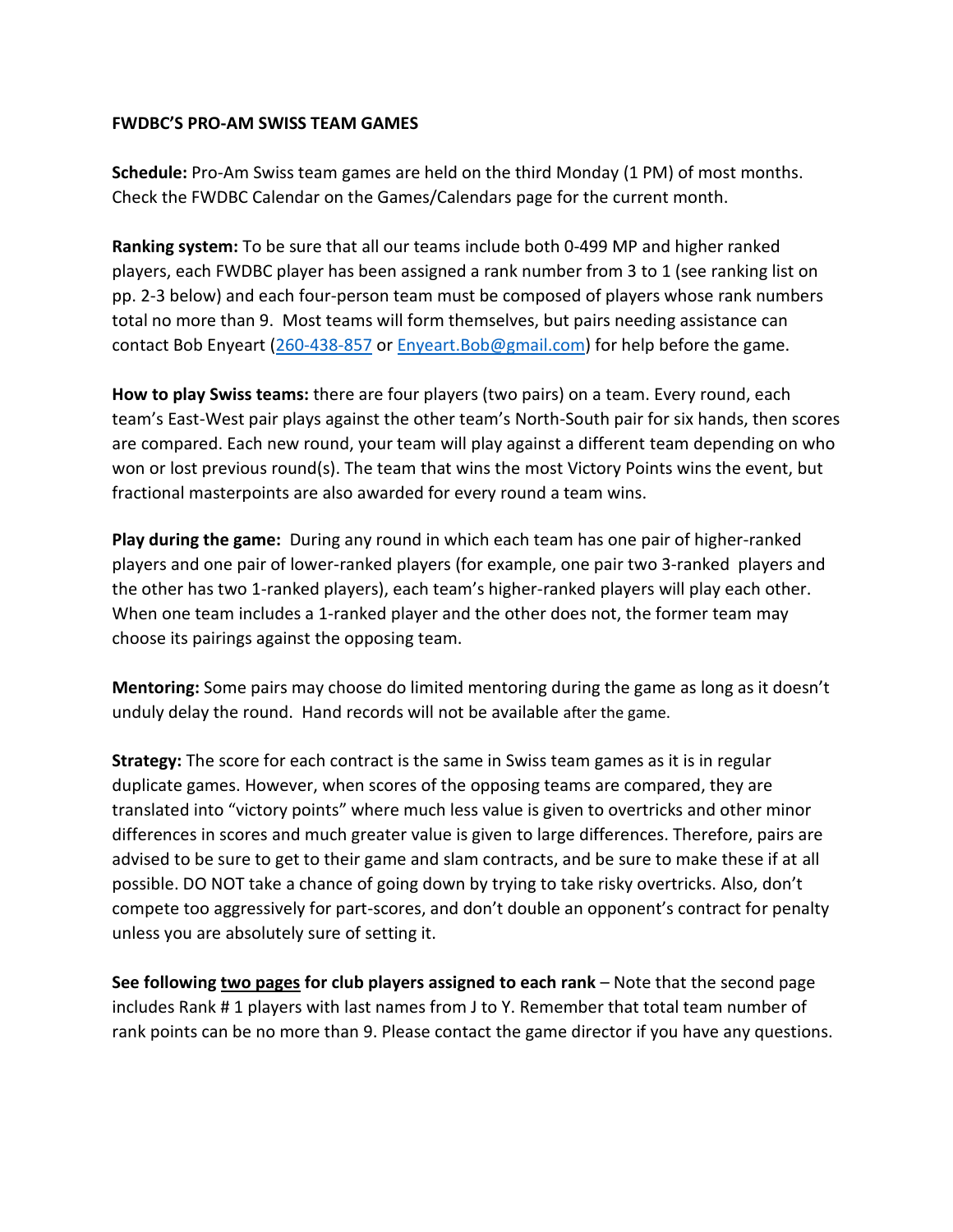Swiss Team Player Ranking Numbers - Total team number of rank points can be no more than 9

| $\mathsf{Rank} \#3 \; \mathsf{B} \cdot \mathsf{K}$ | Rank #3 L - V         | Rank #2             | Rank # 1 A - G         |
|----------------------------------------------------|-----------------------|---------------------|------------------------|
| Baatz, Lee                                         | Lash, Roger           | Armentrout, Lillian | Adams, Mike & Barbara  |
| Baumgartel, Margie                                 | McChesney, Jim        | <b>Ball, Steve</b>  | Adsit, Patricia        |
| Bisson, Ken                                        | Mellinger, Michael    | Blue, Ron           | Argus, Mary Ellen      |
| Bonahoom, Otto                                     | Minick, Carl          | Bower, Eddie        | Aschbacher, Deb        |
| Bredemeyer, Rich                                   | Nelsen, Judy          | <b>Brock, Steve</b> | Augustyn, Pat          |
| Carpenter, Tom                                     | O'Maley, Larry        | Brubaker, Kris      | Bear, Kathy            |
| Chaney, Gary                                       | Patton, Al            | Busch, Joan         | Beyer, Bob             |
| Chapman, Howard                                    | Petersen, Dick        | Conner, Ahnee       | Bienz, David           |
| Clegg, Mary Lou                                    | Rhoad, Richard        | Culley, Darrell     | Blanton, Bob & Vallory |
| Clegg, Michael                                     | Richey, Ron           | Enyeart, Bob        | Bonsib, Gretchen       |
| Colvin, Sarah                                      | Pinkham, Chet         | Eyermann, Phil      | Brock, Jeanne          |
| Craft, Sandy                                       | Shull, Joe            | Gangadhar, Meera    | Brunson, Bev           |
| Ferguson, Rose                                     | Shultz, Jane          | Himmelhaver, Dave   | Capen, Chris           |
| Fultz, Matt                                        | Skekloff, Holly       | Kaminsky, Marc      | Castleman, Ellie       |
| Grant, Bob                                         | Smith, Joan           | Kieffer, Ann        | Clark, Vernon          |
| Grant, Kim                                         | Spring, Jack          | Knepper, Lee        | Clauser, Ginny         |
| Harvey, Steve                                      | Suedhoff, Carol       | Lanier, Brian       | Clay, Bob              |
| Hoevel, Dave                                       | Voelz, Jim            | Lanier, Sally       | Clemmer, Rita          |
| Hoevel, Mary                                       | <b>Watters, Carol</b> | Lee, JoAnn          | Colligan, Joan         |
| Jackemeyer, Loren                                  | Wheeler, Carl         | Martin, Roy         | Cooklev, Dimi          |
| Jackson, Steven                                    | <b>Wuest, Mary</b>    | Mowry, John         | Crosby, Carol          |
| Jeffers, Emory                                     | VanHorne, Grant       | Petersen, LaVerne   | Davis, Dena            |
| Jenkins, Judy                                      |                       | Pinkham, Allen      | Davis, Stan            |
| Kart, Jim                                          |                       | Satek, Larry        | DeRosa, Margie         |
| Kehoe, Peggy                                       |                       | Satek, Pam          | Dinius, David          |
| Kelly, Pat                                         |                       | Sherbondy, Tom      | Doepker, Steven        |
| Kiefer, Sheila                                     |                       | Short, Kay          | Edington, Dale         |
| Knepper, Paul                                      |                       | Sowder, Joe         | Ehinger, Lois          |
| Kohne, Joe                                         |                       |                     | Ewing, Gordon          |
| Kohne, John                                        |                       |                     | Fettig, Peter          |
| Kohrman, Jackie                                    |                       |                     | Fitch, Claire          |
|                                                    |                       |                     | Fox, Jeanne            |
|                                                    |                       |                     | Fritz, Elaine          |
|                                                    |                       |                     | Gandhi, Niroo          |
|                                                    |                       |                     | Gasser, Barb & Bob     |

Gunder, Mary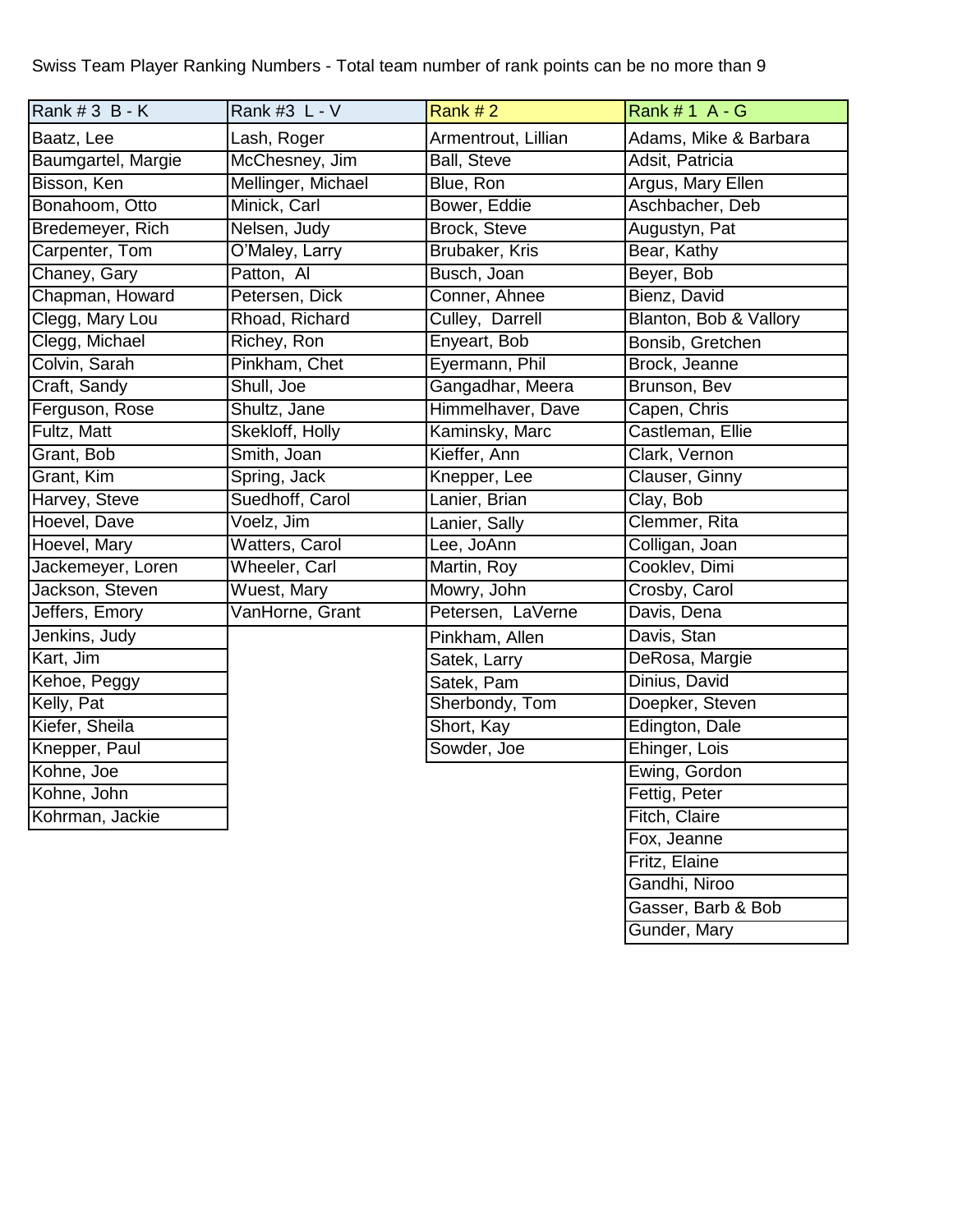| Rank # 1 H- O        | Rank $# 1 P - Y$       |  |
|----------------------|------------------------|--|
| Harley, lan          | Page, Fran             |  |
| Haught, Ed           | Pardue, Connie         |  |
| Heger, Anne          | Peters, Bev            |  |
| Henry, Jim           | Peters, Bill           |  |
| Henshaw, Penny       | <b>Purcell, Kris</b>   |  |
| Hess, Bonnie         | Raftree, Deb           |  |
| Hoemig, Jean         | Rasmussen, Johni       |  |
| Holm, JoAnna         | Raftree, Jackie        |  |
| Isaacs, Marie        | Reisgies, Phyllis      |  |
| Jackemeyer, Lana     | Rice, Maryellen        |  |
| Johnston, Rem        | Richards, Merilyn      |  |
| Kaye, Darlene        | Ridenour, Mike         |  |
| Kelly, Amy           | Rossi, Rudy            |  |
| Kelly, Pete          | Ryan, Helen            |  |
| Klein, Kathy         | Saum, Karen            |  |
| Kohrman, Gloria      | Schoenherr, Phyllis    |  |
| Kulp, Gerry          | Shoaff, Clare          |  |
| Ladwig, Craig        | Sines, Joyce           |  |
| Lahrman, Carolyn     | Smith, David           |  |
| Legg, Millie         | Smith, Rita            |  |
| Liebrich, Zoe        | Sobol, JoAnne          |  |
| Lill, Bud            | Sobona, Pauline        |  |
| Locke, Donnie        | Sorg, David            |  |
| Love, Nancy          | Sowder, Alice          |  |
| Luellen, Zorana      | Spychalski, Paul & Pat |  |
| MacFarlane, Chuck    | Steininger, Kathy      |  |
| Malott, Sandi        | Stinson, Judi          |  |
| Mapara, Varsha       | Stuart, Doug           |  |
| McCarthy, Bea        | Teagno, Kim & Dean     |  |
| Mort, Phylllis       | Thomas, Dave           |  |
| Murphy, Susie        | Trego, Rick            |  |
| Myers, Marty         | Wallace, Ann Marie     |  |
| Nelson, Teresa       | Walston, Betty         |  |
| O'Brien, Nancy       | Washington, Susan      |  |
| Olive, Frank         | Wilkinson, Phyllis     |  |
| O'Shaughnessy, Carol | Young, Robert          |  |
| Osmun, Dennis        |                        |  |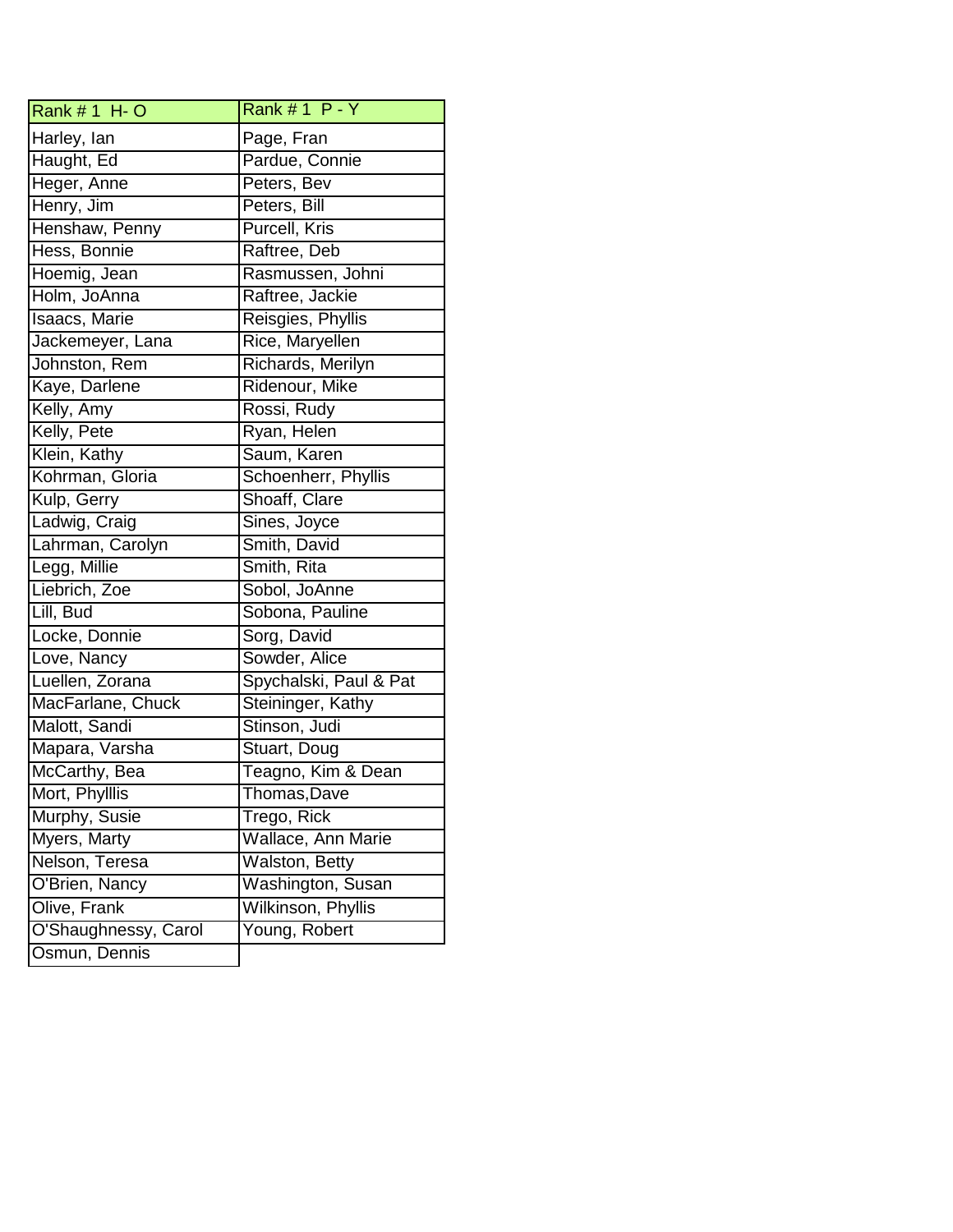Swiss Team Player Ranking Numbers - Total team number of rank points can be no more than 9

| Rank # 3 B - K     | Rank #3 L - V         | Rank #2           |
|--------------------|-----------------------|-------------------|
| Baatz, Lee         | Lash, Roger           | Bower, Eddie      |
| Baumgartel, Margie | McChesney, Jim        | Brock, Steve      |
| Bisson, Ken        | Mellinger, Michael    | Busch, Joan       |
| Bonahoom, Otto     | Minick, Carl          | Conner, Ahnee     |
| Bredemeyer, Rich   | Nelsen, Judy          | Cooklev, Dimi     |
| Carpenter, Tom     | O'Maley, Larry        | Culley, Darrell   |
| Chaney, Gary       | Patton, Al            | Enyeart, Bob      |
| Chapman, Howard    | Petersen, Dick        | Eyermann, Phil    |
| Clegg, Mary Lou    | Pinkham, Chet         | Himmelhaver, Dave |
| Clegg, Michael     | Rhoad, Richard        | Kaminsky, Marc    |
| Colvin, Sarah      | Richey, Ron           | Kieffer, Ann      |
| Craft, Sandy       | Satek, Pam            | Lanier, Brian     |
| Ferguson, Rose     | Shull, Joe            | Lanier, Sally     |
| Fultz, Matt        | Shultz, Jane          | Lee, JoAnn        |
| Graber, Bob        | Skekloff, Holly       | Martin, Roy       |
| Graber, Sharon     | Spring, Jack          | Mowry, John       |
| Grant, Bob         | Suedhoff, Carol       | Petersen, LaVerne |
| Grant, Kim         | VanHorne, Grant       | Pinkham, Allen    |
| Harvey, Steve      | Voelz, Jim            | Raftree, Keith    |
| Hoevel, Mary       | <b>Watters, Carol</b> | Robbins, Ed       |
| Jackemeyer, Loren  | Wheeler, Carl         | Satek, Larry      |
| Jackson, Steven    |                       | Sherbondy, Tom    |
| Jeffers, Emory     |                       | Short, Kay        |
| Jenkins, Judy      |                       | Sowder, Joe       |
| Kart, Jim          |                       |                   |
| Kelly, Pat         |                       |                   |
| Kiefer, Sheila     |                       |                   |
| Knepper, Lee       |                       |                   |
| Knepper, Paul      |                       |                   |
| Kohne, Joe         |                       |                   |
| Kohne, John        |                       |                   |

Kohrman, Jackie